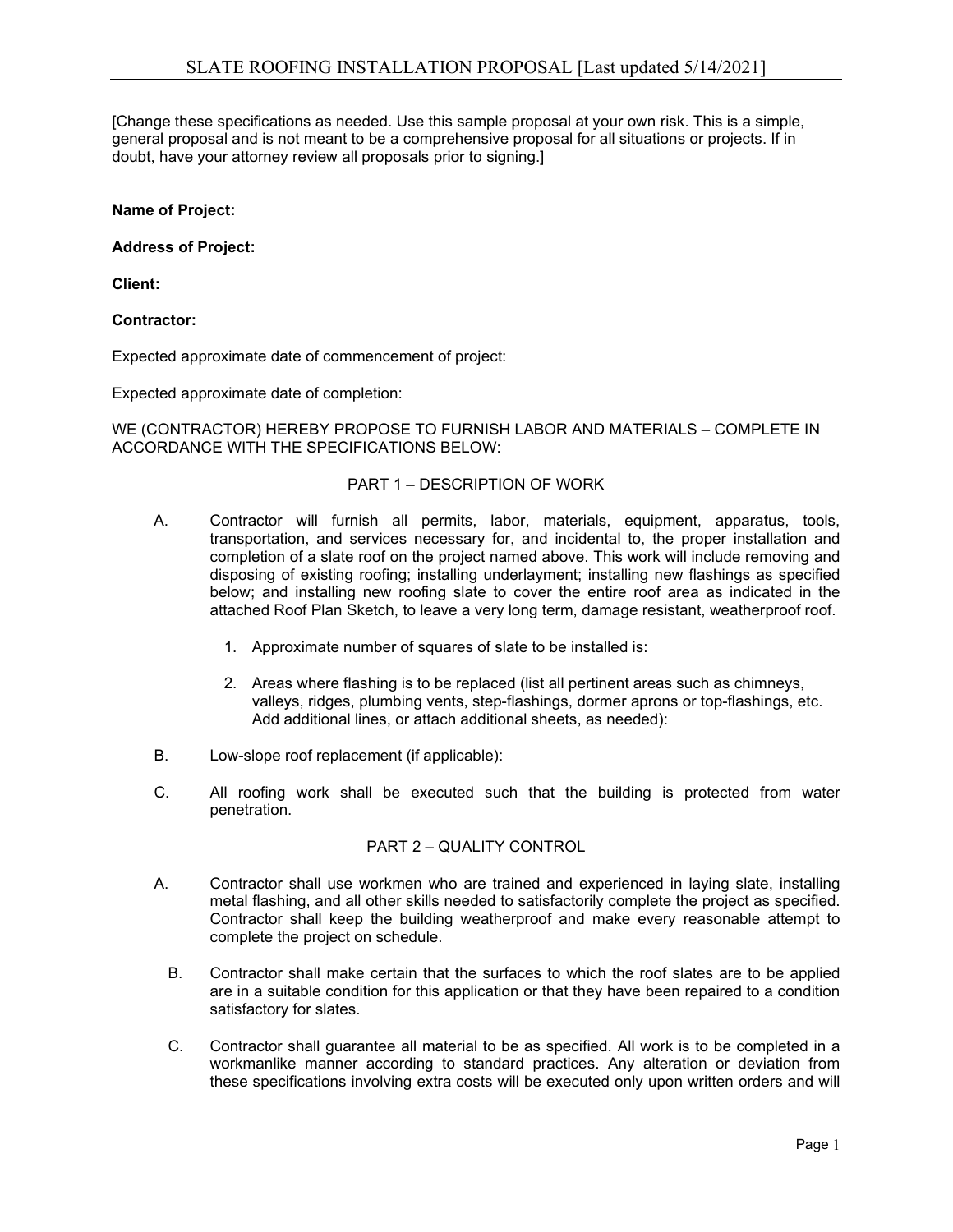become an extra charge over and above the estimate. All agreements contingent upon delays beyond our control.

## PART 3 – MATERIALS

### A. ROOFING UNDERLAYMENT

Contractor will provide a 30-pound felt underlayment to be installed half-lapped, with 1 inch galvanized roofing nails, or other suitable fasteners, over existing or repaired roof sheathing prior to the installation of the slate roofing. Along the bottom 36 inches of the roof at the eaves, contractor will install the slate with a minimum 4 inches of headlap to provide greater ice-dam protection. *[Note: Headlap requirements vary with slope! Check the SRCA Installation Guidelines for the details.]*

#### B. SHEATHING REPAIR OR INSTALLATION

All roof decking (sheathing) installation, repairs or replacement will be completed using decking material the same as, or similar to, the existing decking material, but not to include laminated or glued woods. If existing roof decking has deteriorated in areas and must be replaced prior to the installation of the new slate, such replacement will require the additional charge of \$XX/square foot of replaced roof sheathing. If installing over glued wood products, solid glue-free wood nailing battens will be screwed directly into the rafters over the existing sheathing as a substrate for the slating nails.

## C. NAILS AND FASTENERS

All nails, screws, and flashings used for the work shall be galvanically compatible. For installing new standard-thickness slate, hard, smooth-shank copper roofing nails will be used, 11-gauge, minimum 1.25 inches long. *[Note: thicker slates require longer nails. Some large slates may require four nails per slate.]*

#### D. FLASHING

- 1. All flashing shall be [minimum 16-ounce copper].
- *2.* Valley flashing will be minimum 20-ounce, partially hardened copper, minimum 16 inches wide, leaving an exposed valley width of 6 inches. Valley metal is to underlap the slates by a minimum five inches. *[Note: Some valleys are closed and have no exposed metal.]*
- 3. Ridge flashing will be minimum 16-ounce copper, fastened with 2.5 inch gasketed copper or gasketed stainless steel smooth-shank or ring-shank nails on maximum 14-inch centers (every slate), or with concealed copper cleats, clips, or straps on maximum 28 inch centers (every other slate).
- 4. Step flashings, chimney flashings and dormer aprons will be minimum 16-ounce copper.
- 5. Flat-lock soldered copper roofing will be minimum 20-ounce, partially hardened copper.
- 6. All copper is to be uncoated "red" copper.
- E. SLATE
	- *1.* Slate shall be S1 Grade, [XX variety] slates, free of defects, with punched rather than drilled nail holes. The slates will be blended from all pallets at once during installation. *[Note: Some installation styles require a blend of slate sizes and/or varieties.]*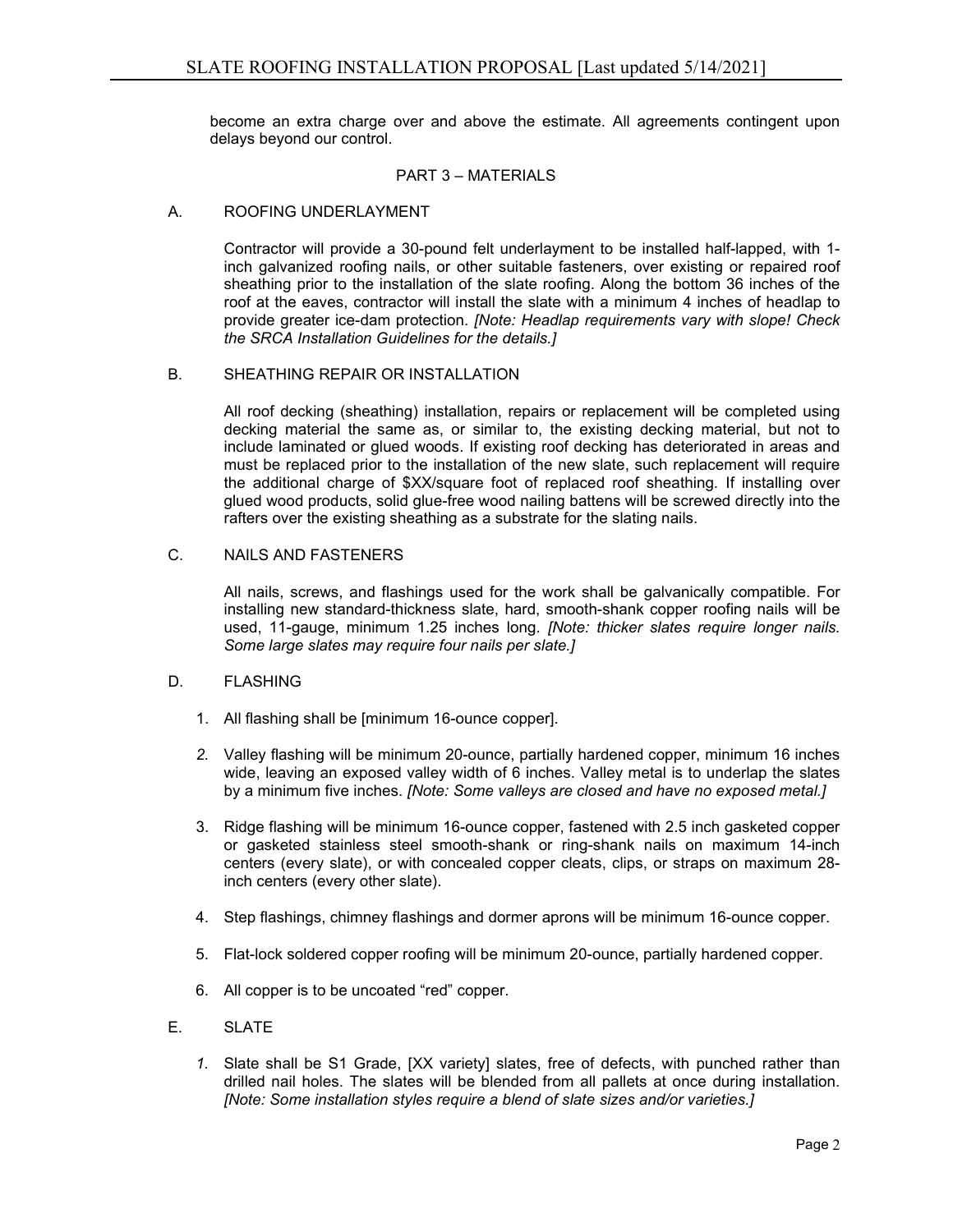2. All slate shall be from the same source, or sources: XX

Slate shall be laid with a minimum 3-inch head lap. Head lap will not be decreased but will be increased to 4 inches along the bottom 3 feet of the roof at the eaves (measured vertically). Sidelaps will be maintained at a minimum of three inches, if possible. *[Note: headlap requirements vary with slope!]*

- *3.* Slate shall be hard, dense, sound rock of uniform thickness, approximately 3/16 inch to ¼ inch thick, with square corners. *[Note: Different shapes slates may be used.]*
- 4. Eave slates shall be laid to provide a 1.5 inches projection beyond the furthest extent of the drip edge. The rake edge (gable end) slates shall extend 1 inch beyond the edge.

## PART 4 – EXECUTION

## A. INSPECTION

The contractor shall inspect all surfaces prepared for slating. Surfaces shall be sound and free of all defects that may cause damage to roofing felt, flashing and slate. Any defects in the decking shall be corrected prior to installation at an additional charge of \$XX/square foot of replaced decking. *[Note: if the decking is sub-standard, such as ½ inch OSB or plywood, you can and should refuse to install slate on it. The roofer can be held legally responsible otherwise, even if the architect has specified these decking materials. Alternatively, you can install minimum ¾ inch thick solid wood nailing battens over the sub-standard decking as long as it's screwed or nailed directly into the roof rafters.]*

## B. INSTALLATION

- 1. Underlayment *[Note: breather underlayments are recommended.]*
	- a. A double layer (half-lap) of [30 pound felt] underlayment will be installed over all deck sheathing prior to slate installation.
	- b. Underlayment will be laid in horizontal layers with the joints lapped toward eaves or drains at least 2 inches, and ends overlapping at least 6 inches.
- 2. Slating
	- a. Slates are to be standard [or X] thickness, X inches wide by X inches long, [type] from [source] Quarry.
	- b. All standard slates will be fastened with two, copper, 11-gauge smooth-shank roofing nails, [1 ½] inches long.
	- c. All standard field slates will be installed with a [3-inch] headlap following chalk lines marking the top edge of each course of slates.
	- d. Each course will break joints laterally by a minimum of 3 inches, if possible, with the underlying or overlying course.
	- e. Slates at the eaves shall be doubled by using a starter slate or under-eave course that is canted approximately [3/8 inch] by a solid, glue free wood cant strip, or a copper or stainless steel drip edge in which a cant has been formed.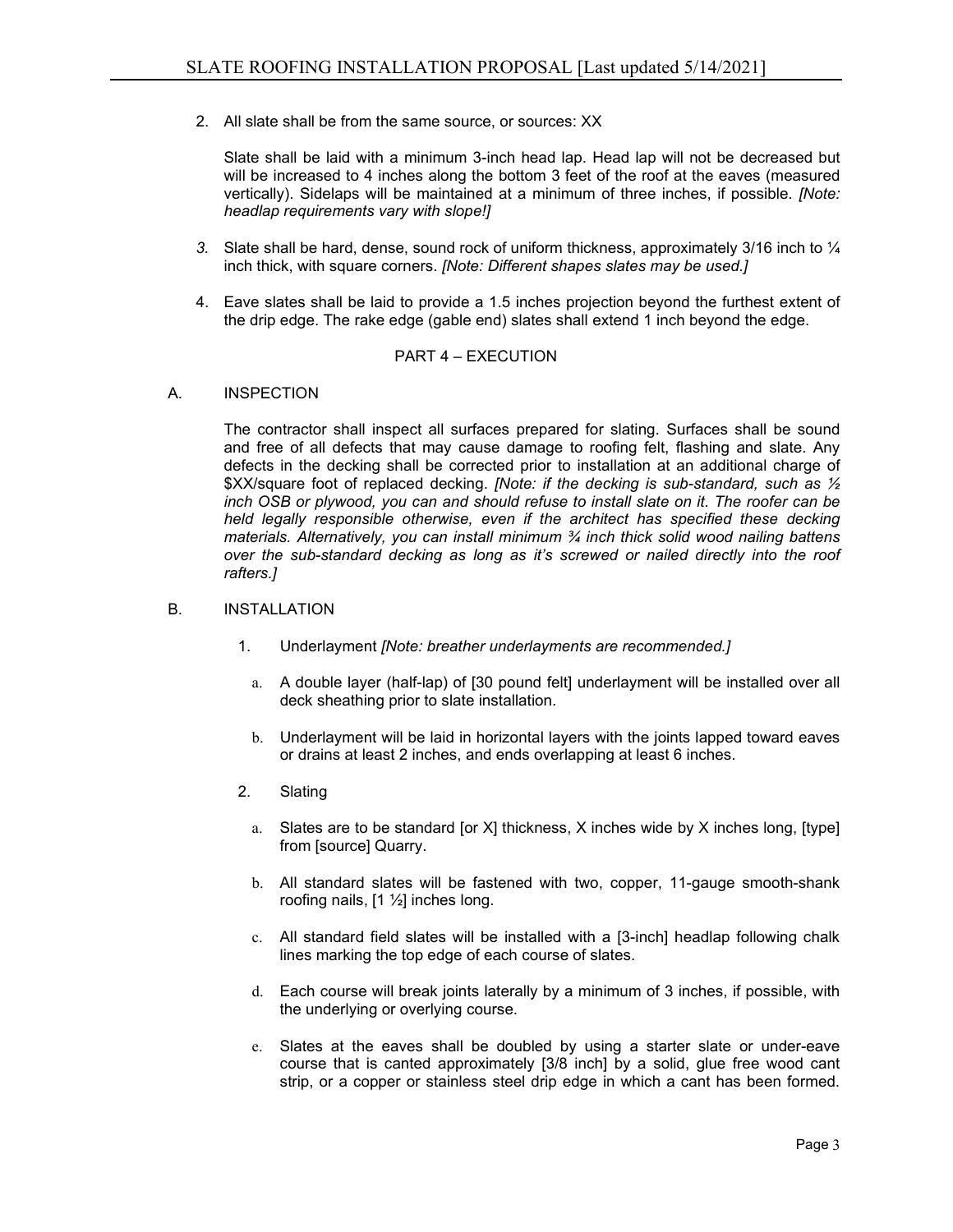*[Note: thickness of the cant is dependent upon the thickness of the slates. Standard thickness slates use a 3/8 thick inch cant.]*

- f. The first course of slate will be laid over the slate starter course so that the drip edges of both courses align.
- g. The starter course will be laid back side facing up to allow the edge bevel to merge to a point with the edge bevel of the first course (which is laid back side facing down, as are all other slates on the roof, except the starter course).
- h. Slates will be neatly fitted around any pipes, ventilators, and other roof penetrations. Slates overlapping sheet metal shall have the nails placed to minimize puncturing the metal.
- i. Slating nails will not be driven in so far as to produce an excessive strain on the slates and will instead be driven to a depth such that the nail heads lie within the counter-sunk nail hole and do not rub excessively against the overlying slates.
- j. Any exposed nail heads will be sealed with a construction grade, clear or matching caulk/sealant. Exposed non-matching caulk will be sprinkled with slate dust while still wet to better match the roof.
- k. Contractor will make all reasonable efforts to avoid walking on the slates during the installation process. Upon completion, all slate shall be sound, unbroken, uncracked, whole, and clean, showing no exposed roof cement.
- l. Individual slates that must be installed in the field of the roof after the installation is complete, such as where a roof bracket has been removed or where a repair has been made, will be installed using stainless steel or copper slate hooks.

# D. CLEANING UP

- a. Tools, equipment, surplus materials, slate scraps, and debris resulting from the slate roof installation will be organized and cleaned up, or removed and disposed of by contractor, daily.
- b. It is possible that dust and dirt may infiltrate into the attic space during installation or removal of roofing slate. Building owner is advised to remove any valuable items from the roof or attic spaces or to cover such items with plastic, tarps, or other suitable covering. Contractor will not be held responsible for cleanup of attic areas or any other interior areas.

## PART 5 – PAYMENT

- A. An advance payment in the amount of [X%] will be provided to the contractor at least [X amount of time] prior to the commencement of the work. A progress payment of [X%] will be provided to the contractor at [X%] completion. The balance of [X%] will be paid promptly upon full and satisfactory completion of the work.
- B. Payment for the slate roofing work will be a total of \$XX, plus any additional costs for repair of roof sheathing (@XX/square foot), including all labor and materials.